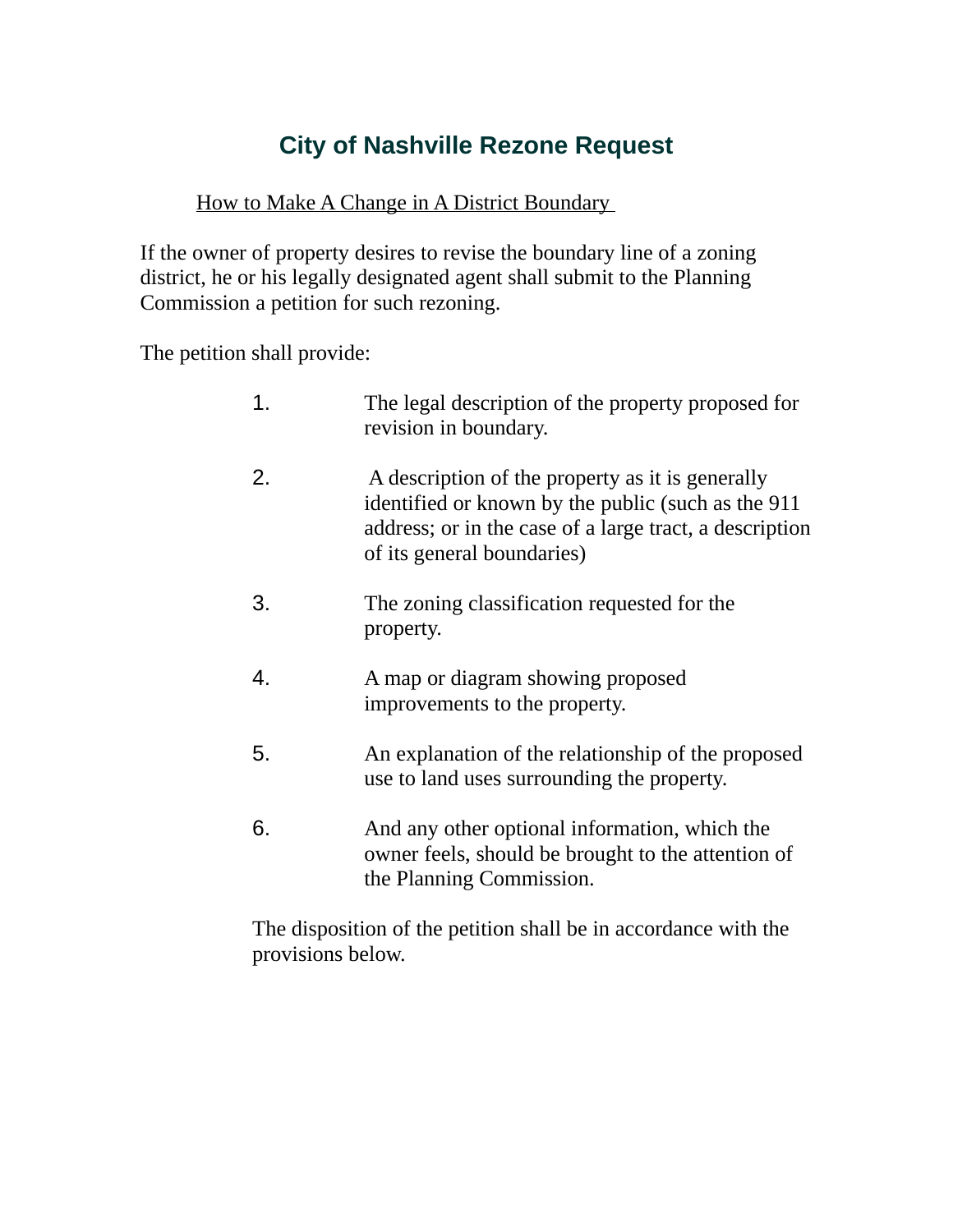## How to Give Notice

Before a proposed revision in the boundary of a zoning district may be recommended by the Planning Commission to the City Council, it must be the subject of a public hearing.

Notice of the public hearing on the rezoning petition shall be published in a news- paper of general circulation in the City *at least once a week for two (2) consecutive weeks (Ref. Ord. # 757)* prior to the hearing.

Additionally, the owner- petitioner shall submit to the Planning Commission prior to the public hearing:

- 1. Evidence that you have contacted in written form the owner or owners of each separate parcel of land that is adjacent to, or located directly across the street from said lot indicating to each affected owner the content of his rezoning petition. Certified Mail, Restricted Delivery with Signature of the owner or owners would meet the evidence requirement.
- 2. For this purpose the owner-petitioner shall present a plat map showing the location of affected properties together with the owner of record and written acknowledgement from each owner of receipt of proper notification.
- 3. The owner needs to place two (2) signs in conspicuous places on the site of property proposed for rezoning indicating the date and place of the public hearing on the rezoning proposal, said signs to be placed on-site not fewer than fifteen (15) days prior to the date of the hearing. The City will furnish the required signs.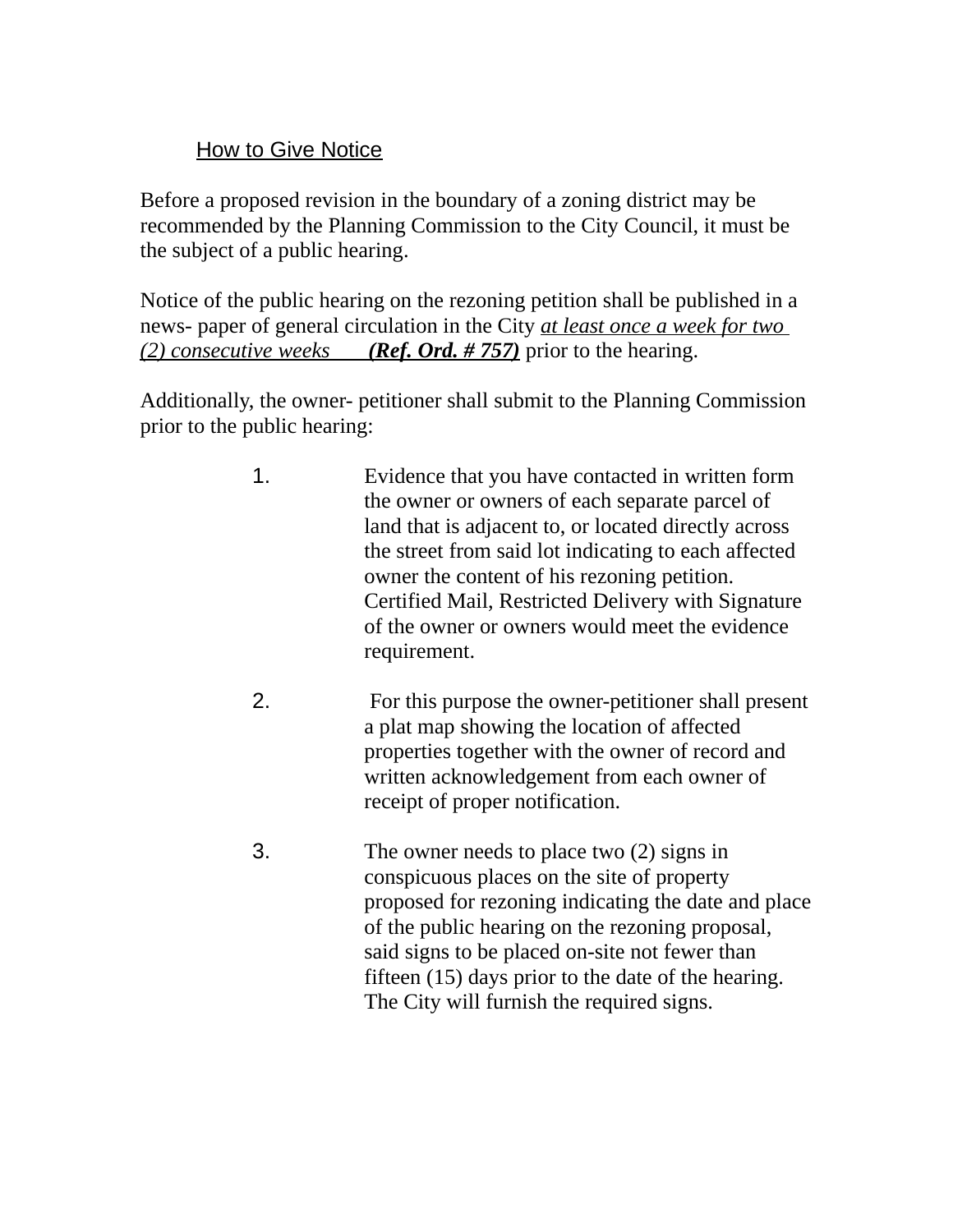## The Hearing And Approval Procedure

If all procedural requirements above are satisfied, the Planning Commission and the City Council shall proceed in the following manner:

- (1) The Planning Commission shall conduct the public hearing on the proposed amendment to the Ordinance and/or Official Zoning Map.
- (2) Following the public hearing, the proposed amendment or change of district boundary may be approved as presented or in modified form by a majority vote of the Planning Commission with recommendation for adoption by the City Council, or with reasons for such recommendations stated in writing.
- (3) If the Planning Commission disapproves a proposed amendment or rezoning petition, the reason for such disapproval shall be given in writing to the petitioner within thirty (30) days from the date of the hearing.
- (4) Following disapproval of a proposed amendment by the Planning Commission, the petitioner may appeal such disapproval to the City Council, provided that the petitioner states specifically in writing to the City Clerk why he considers the Planning Commission's findings and decisions are in error. Such appeal to the City Council shall be filed with the City Clerk within fifteen (15) days after receipt in writing of the Planning Commission's denial.
- (5) The City Council, by a majority vote, may, by ordinance, adopt the recommended amendment submitted by the Planning Commission or may return the proposed amendment to the Planning Commission for further study and recommendation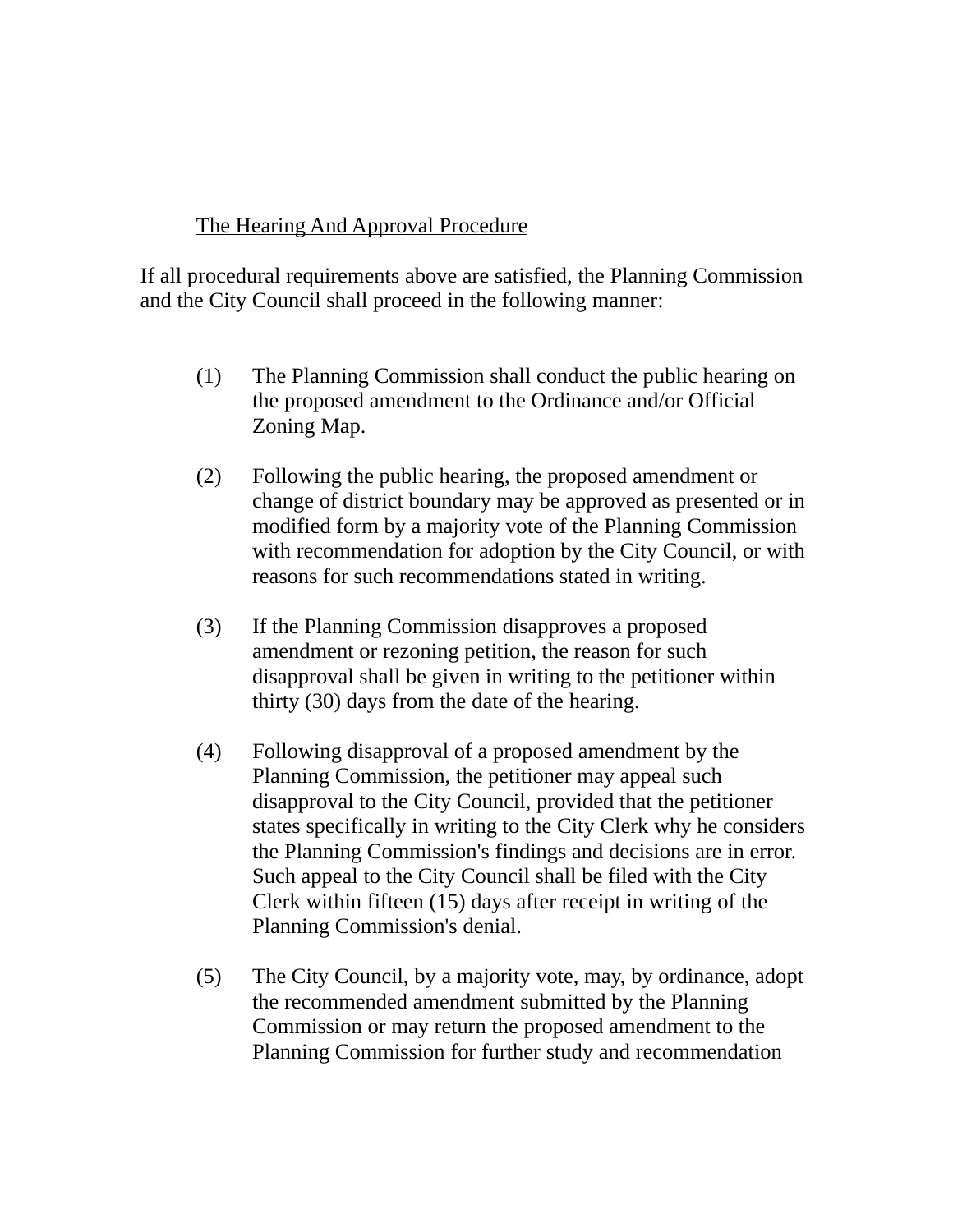- (6) If the City Council does not concur with the recommendation of the Planning Commission, either as first submitted or as submitted after restudy, the City Council may, by majority vote, amend this Ordinance by granting the request for amendment in full or in modified form.
- (7) No application for a zoning amendment will be reconsidered by the Planning Commission for a period of (6) months of elapsed time from the date of final disapproval of the proposed amendment, unless the Planning Commission determines by three-fourths (3/4) majority vote that a substantial reason exists for waiving this mandatory waiting period.

#### Fees That Are Required

Before any action can be taken by anyone proposing a change in the zoning regulations, they must deposit with the City Treasurer the sum of one hundred dollars (\$100.00) plus all the costs of publication of the notice required for the hearing. In the event that more than one item on a hearing docket requires public notice, and if the public notice has been combined into a single notice, then the costs of publication must be shared by the applicants. Under no circumstances can this money be refunded for failure of the Re-Zoning change to be adopted by the City Council.